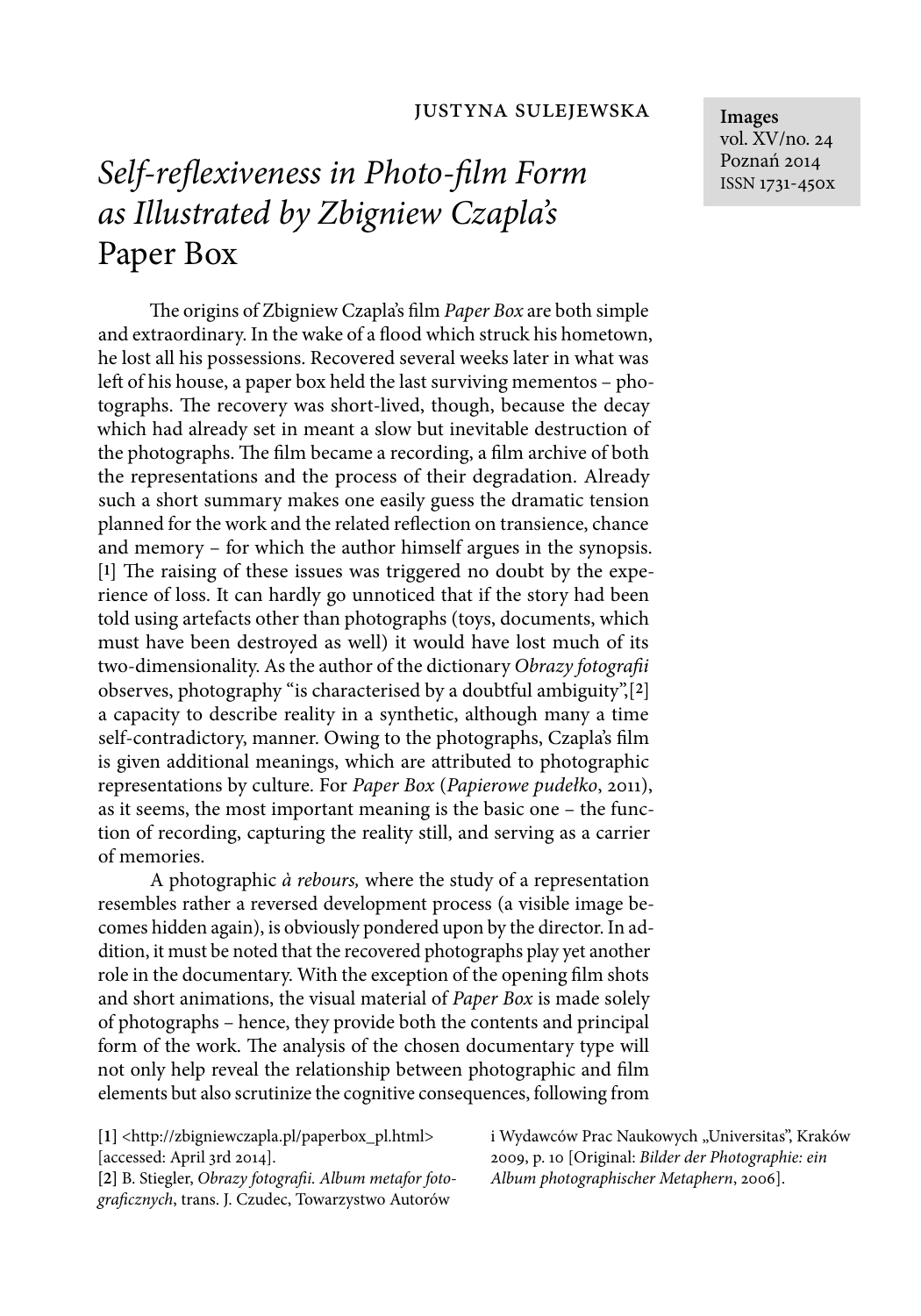## **114** justyna sulejewska

the choice of a narrative technique. In film studies, this technique is referred to as a "film of photographs".[3] However, discussing Czapla's film, this author would like to suggest the term "photo-film" and show its usefulness for describing similar audiovisual works.

Paper Box is a variety of iconographic film "whose visual material consists of still paintings, graphics and photographs animated using film means".<sup>[4]</sup> It clearly follows from the definition that in each case we deal not only with the film medium. In turn, in the term "film of photographs" a superior-inferior relationship is noticeable, as a result of which the final message would be dominated by the film art. The relationship appears to follow from the very nature of photography, which John Berger defined in the following way:

Yet, unlike memory, photographs do not in themselves preserve meaning. They offer appearances – with all the credibility and gravity we normally lend to appearances – prised away from their meaning. Meaning is the result of understanding functions. […] Photographs in themselves do not narrate.[**5**]

Film means of expression, similarly to any other discourse, not only "animate" photographs, but also explain and interpret them. An example illustrating a similar practice would be a comparison of two films: Fleischer's Album (Album Fleischera, 1962) by Janusz Majewski and *Just Another Day for Gestapo Officer Schmidt* (*Powszedni dzień gestapowca Schmidta,* 1963) by Jerzy Ziarnik. In both cases, what was filmed was private photographs belonging to German soldiers from World War Two. Although the photographs came from different sources, what they had in common was an iconographic similarity and the profiles of the photographers or the photographed. Despite all this, the filmmakers produced radically different pictures as a result of different techniques they used (*repollero,* close-ups, montage) or the character of the author's commentaries they provided. The burden of interpretation rested then on the film elements.

What of, however, photographic representations? Does not their presence affect the message in some way? According to Adam Dziadek, studying the relationship between paintings and Polish *ekphrases,* the direction of reading is never one-sided:

No text has a single picture suitable to it, nor a single picture has a unique text suitable to it. This 'insolvable' or rather a double bind, I consider a central issue of relationships between pictures and texts.[**6**]

Although the comment quoted after Jean-Luc Nancy concerns the relationships between literature and visual representations, it clearly

[3] M. Jazdon, "Fotografie w roli głównej. O polskim filmie ikonograficznym ze zdjęć", *Kwartalnik Filmowy* 2006, no. 54–55.

**[4]** *Film ikonografi czny*, in: M. Hendrykowski, *Słow nik terminów fi lmowych*, Ars Nova, Poznań 1994, p. 122. **[5]** J. Berger, "Uses of photography", in: *About Look-* *ing*, Vintage International, New York 1992, p. 51. **[6]** A. Dziadek, "Typologie, typologie…"[Typology inc.], in: *Obrazy i wiersze. Z zagadnień interpretacji sztuk w polskiej poezji współczesnej*, Wydawnictwo UŚ, Katowice 2011, p. 15.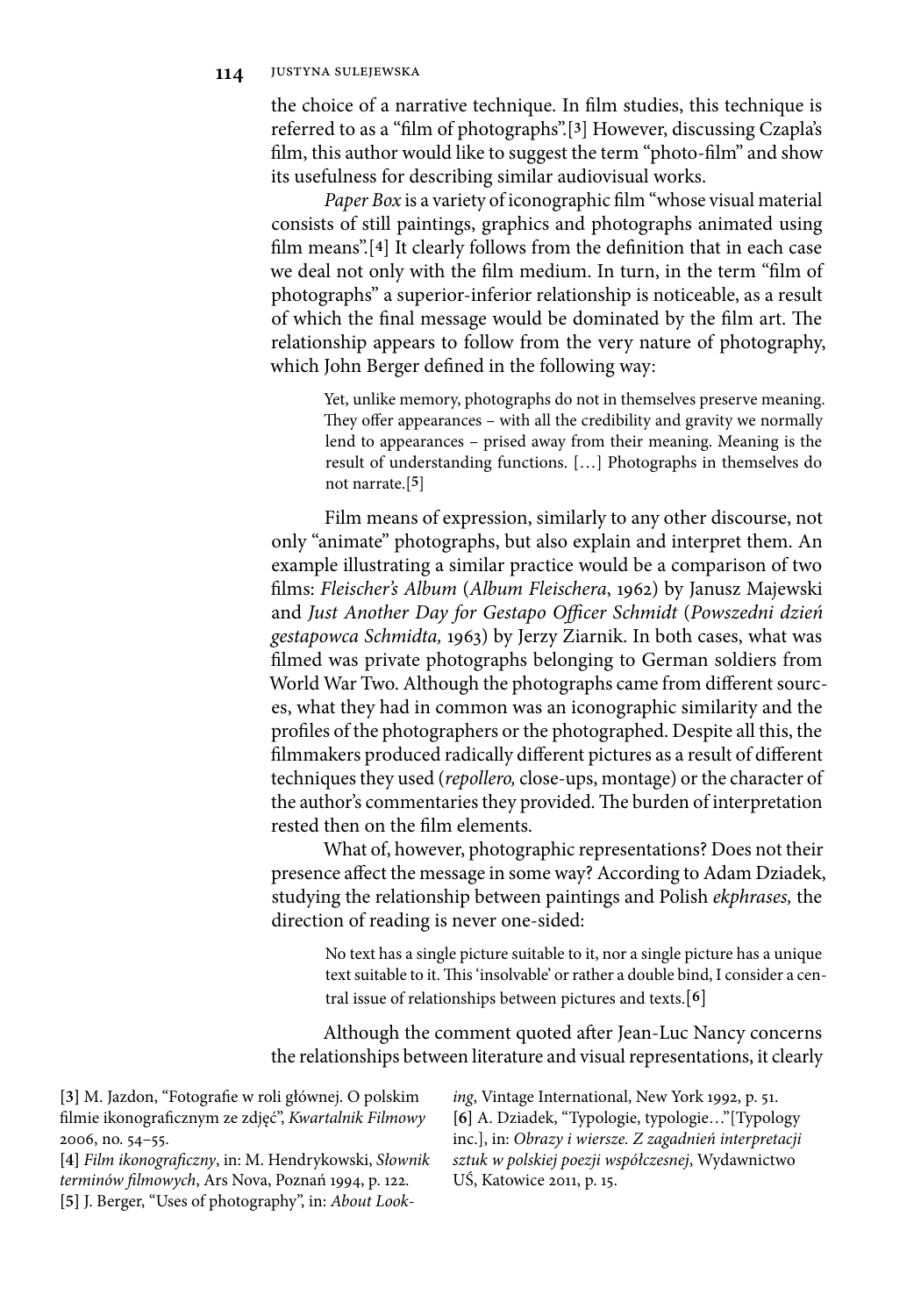conveys an interdisciplinary approach to the study of the correspondence of arts. This approach would consist in an effort to concisely express the message and to make allowances for the specific nature of all media participating in an artistic statement.

Hence, although the *definiens* does not change, the replacing of the "film of photographs" with "photo-film" modifies the methodology of analysis.<sup>[7]</sup> The symbolism of photographs can no longer be ignored, because we are faced with a hybrid requiring both film science and theory of photography. Doubts as to the nature of photo-films are exacerbated by contemporary reflections on the status of the cinema: Konrad Klejsa, to name but one, distinguishes, next to films, "film-like things". Among works bringing confusion to the classical definition, he mentions a "photographic novel" by Chris Marker, i.e. the famous *La jetée* (*Pomost*, 1962).[**8**]

Relying on the conclusions drawn so far, this author shall proceed now to the analysis of *Paper Box*, with the parallel explanations of photographic elements (the symbols of the album, memory, old age, and blemish) and film ones (montage, music, off-screen voice, *repollero*, animation). Already from the perspective of "photo-film", attention shall be drawn to the consequences of the synthesis of both media and to the self-reflexiveness of Czapla's picture.

A motif originating within the world of photography, much-used by filmmakers producing photo-films, is the family album. Its presence connotes above all a specific way of reading: ordered, chronological and distinguishing individual pictures as complete wholes. It is alluded to, at least in the opening sequences of the above-mentioned pictures, by Janusz Majewski and Jerzy Ziarnik as well. The linear nature of photographic albums is a direct consequence of the type of photographs shown in them. Family pictures are taken having in mind a limited number of viewers and a specific function:

Through photographs, each family constructs a portrait-chronicle of itself – a portable kit of images that bears witness to its connectedness […] A family's photograph album is generally about the extended family – and, often, is all that remains of it.<sup>[9]</sup>

Starting an album may be accompanied by sentimental feelings or pragmatic motivations related to the storing of events and images of those who are close to us. Ultimately, for an individual browsing an album and taking part in this peculiar variety of a performance (posing for a picture always involves some dramatization), the most important matter is the building of identity, following from geneaological ties. However, this is so not only because home photography:

[7] In German film studies the term "fotofilm" is equivalent to iconographic films of photographs. See: *Viva Fotofi lm. bewegt/unbewegt*, eds. K. Pratschke, G. Hámos & T. Tode, Marburg 2010. [8] K. Klejsa, "A film-like thing, czyli o tym, jak

zjawiska filmopodobne utrudniają odpowiedź na pytanie: 'Co to jest film?"', in: *Kino po kinie*, ed. A. Gwóźdź, Oficyna Naukowa, Warszawa 2010, p. 35. **[9]** S. Sontag, *On Photography*, Carl Hanser, New York 2005, pp. 5–6.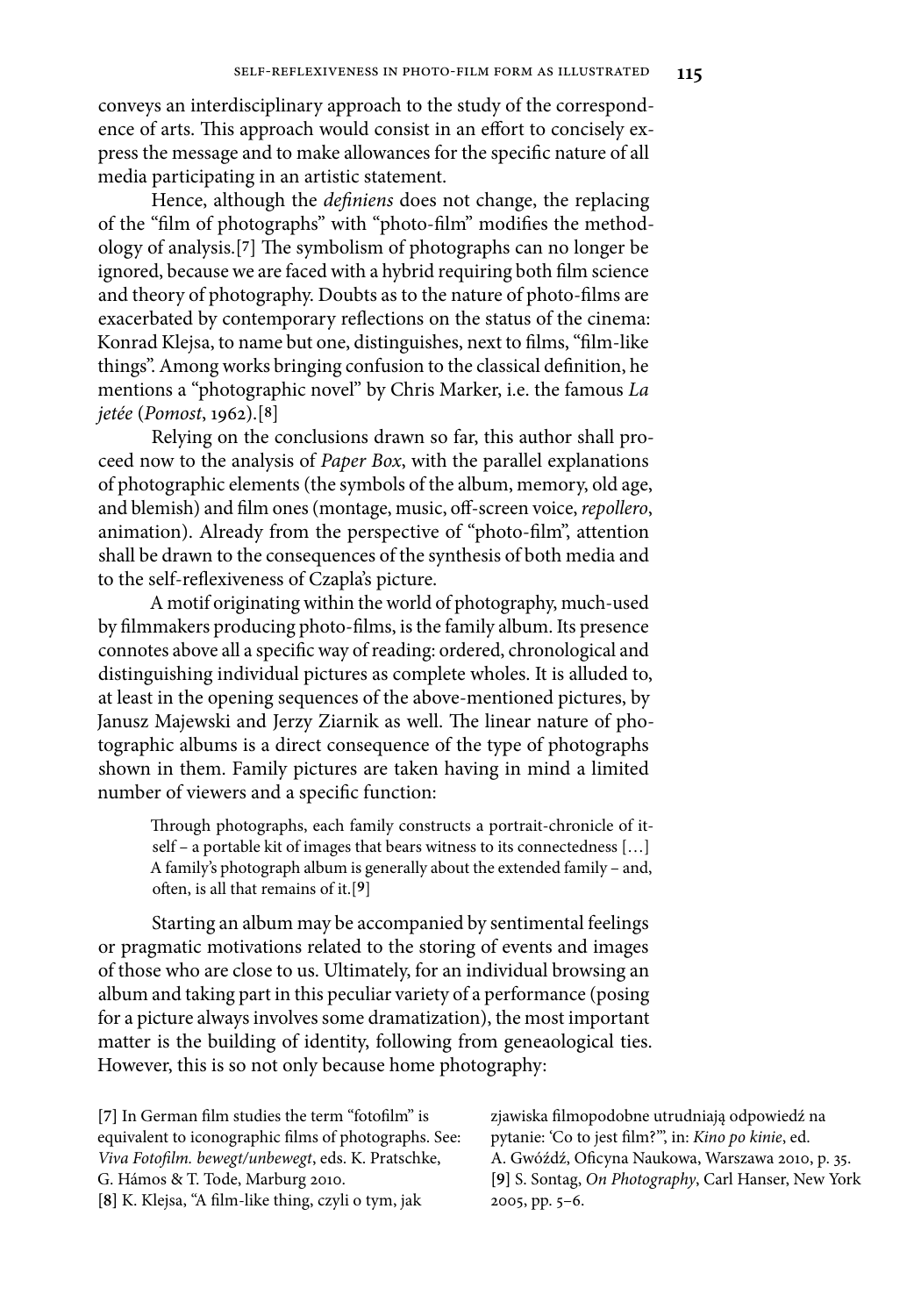makes it possible for us to recall the past and above all shows that we have lived the past in this or that way […]. First, I was photographed in this way, so I lived that way; next, I was photographed so I existed.[**10**]

A photograph, then, is not so much a carrier of memories and stories but rather a proof of existence – it lends an ontological sense to the people portrayed.

The photographs in *Paper Box* cannot, however, testify to any existence – and not only because the images of people portrayed long ago vanish from them. The photographs have fallen out of albums, the camera shows them scattered around and mixed, and divides images into small bits and pieces that are hardly recognizable. Moreover, the film's formal means depend on the changes that took place in the pictures, leaving only less important fragments visible. For instance, in a wedding picture, the faces of the bride and groom are no longer visible. The emerging composition of the entire work resembles more a collage than a linear arrangement of a book. The only logic, which originates with a traditional concept of family chronicle and guides the narrative of the film, has ironic overtones. The rhythm of the photo-film is measured by the successive stages of destruction listed and dated by Czapla. Following the practice of describing old photographs, he only underscores the void awaiting the viewers at the end of the film. The cognitive chaos is heightened by the audio: the rustle as it were, of pictures being shifted, and the cacophonic soundtrack by Jarosław Konopka.

Taking and storing family photographs is meant to save memories by providing a reliable framework. This conviction is abolished by the director, who records comments by his family members, trying to recognize people in those old photos which have not yet faded. Off-screen voices to a large extent copy (confirm?) the interpretation suggested by the poetics of the film. Among broken-off sentences, the most certain are the questions and conclusions full of resignation: "What was his name?", "I guess it's him", "I don't know", "I did not meet him". Although we have a right to expect that the utterances were made over the photographs found in the paper box, they sound familiar and universal. For contrary to the purposes it is held to have, the act of archiving often turns against us: "An archive is not only a repository, but also a place of oblivion, deletion from memory and disappearance"[**11**] The symbols of the fleeting nature of the human memory, which cannot be replaced by any pictures, cut-ins of notes and descriptions on the reverse sides of photographs, show them disappearing due to progressing decay. Another film technique to express this manner of reading such unusual material is animation. The motion produced by watercolour animations expresses also a desire to add something, to animate not only the photographs, but also memories. But a single-frame animation

**[10]** F. Soulages, *Estetyka fotografi i. Strata i zysk*, trans. B. Mytych-Forajter, W. Forajter, Towarzystwo Autorów i Wydawców Prac Naukowych Universitas, Kraków 2007, p. 17 [Original: *Esthétique de la photographie: la perte et le reste*, 1998]. **[11]** B. Stiegler, op. cit., p. 21.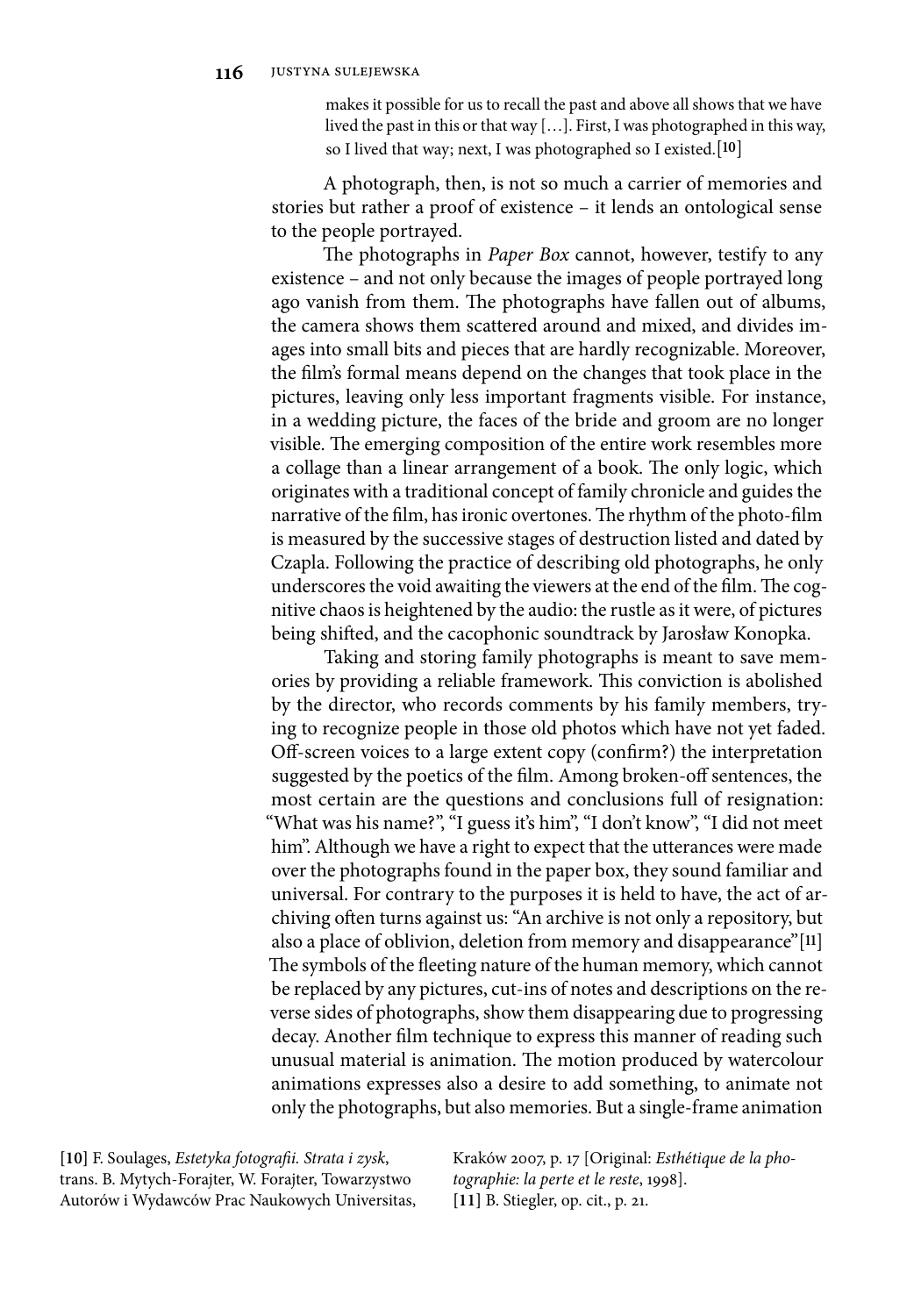showing the stages of the destruction of a selected photograph is already a painful reflection upon transience and loss.

Old photographs are often an object of fascination for researchers and viewers because of their lack of transparency. Their accompanying material flaws and temporal distance induce a singular form of reception, one focused on visual pleasure and intellectual horizons:

But part of the built-in interest of photographs, and a major source of their aesthetic value, is precisely the transformations that time works upon them, the way they escape the intentions of their makers. Given enough time, many photographs do acquire an aura.[**12**]

As with the earlier notions ascribed to photographic representations, this one, too, acquires a bitter equivocality in Czapla's film. A chance happening, which may make a photograph unique, here determines its metaphysical annihilation. The perception of photographs as magic pictures is reflected in *Paper Box*:

Few people in this society share the primitive dread of cameras that comes from thinking of the photograph as a material part of themselves. But some trace of the magic remains: for example, in our reluctance to tear up or throw away the photograph of a loved one, especially of someone dead or far away.[**13**]

By tracing photographic and film elements in Czapla's photo-film, it is possible to note a few common items that cross and complement one another. One of them is the paradigm, discussed above, of recording and registering events. Another is a self-oriented strand. Zbigniew Czapla takes on here a double role – that of a hero and a protagonist, experiencing the events in question and a loss. The members of his family that appear are, as it were, alter egos of the filmmaker. Although they are not the authors of the photographs commented on, in their attempts to establish the photographs' origins they are the only liaisons between the present and the past. Finally, the film ends with a shot of several picture remains stripped of even the mirages of meanings. This is also a signal that the photo-film must end here. Its continuation and discursiveness depend on the photographs that, following the semiological theory of Roland Barthes, should be called the signs of this film statement.

The self-reflexivity of *Paper Box* would rest above all on the awareness of an unbreakable relationship between the film and photographic parts and *vice versa*. Ultimately, the title of the photo-film can be interpreted on three levels of sense. The first, the most obvious and literal, belongs to the described reality. The second would be a metaphorical treatment of photography as a *camera obscura*, degrading it to the mechanism of making pictures: as much unusual as fleeting. Finally, the photo-film itself acquires the status of a "paper box" because as a form of expression it cannot fully guarantee that the discourse will stay permanent and immutable.

**[12]** S. Sontag, op. cit., p. 110. **[13]** Ibidem, p. 170.